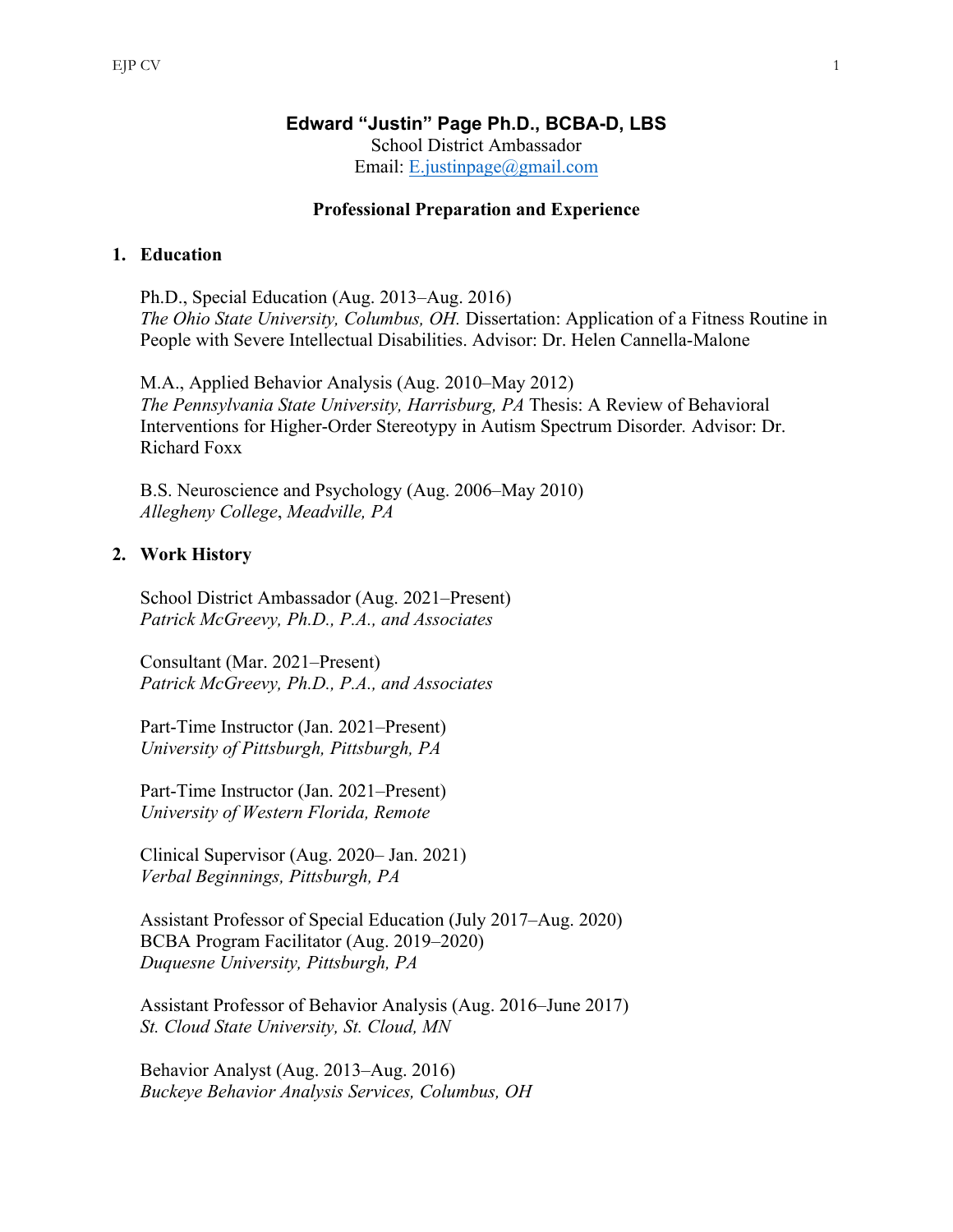BCBA Supervisor (Aug. 2014–Aug. 2016) *The Ohio State University, Columbus, OH*

Student Assistant (July 2015–Aug. 2015) *Transition Options in Postsecondary Settings for Students with Intellectual Disabilities, Columbus, OH.*

Behavior Specialist Consultant (Oct. 2012–May 2013) *Wesley Spectrum Services, Pittsburgh, PA*

Behavioral Consultant (April 2011–Oct. 2012) *Help Services INC, Harrisburg, PA*

# **3. Professional Certifications**

Board Certified Behavior Analyst- Doctoral (1-13-13020) Licensed Behavior Specialist PA (Active: BH000384)

### **4. Memberships in Professional Organizations**

Association for Behavior Analysis International Pennsylvania Association for Behavior Analysis Special Interest Group Health Sport and Fitness of ABAI

#### **Teaching Experience**

#### **1. Graduate Courses Taught**

IL 2567 ABA4 Spring 2021. *University of Pittsburgh*

EDF 6226 Behavioral Assessments Spring 2021 (2 sections). University of Western Florida

GSPE 751 Advanced Behavior Spring 2020. *Duquesne University*

GSPE 688 Behavior Analysis Practicum Spring 2020. *Duquesne University*

GSPE 602 Applied Behavior Analysis Summer 2019. *Duquesne University*

GSPE 656 Evidence-Based Practices for Learners with Autism Spectrum Disorder Summer 2018. *Duquesne University*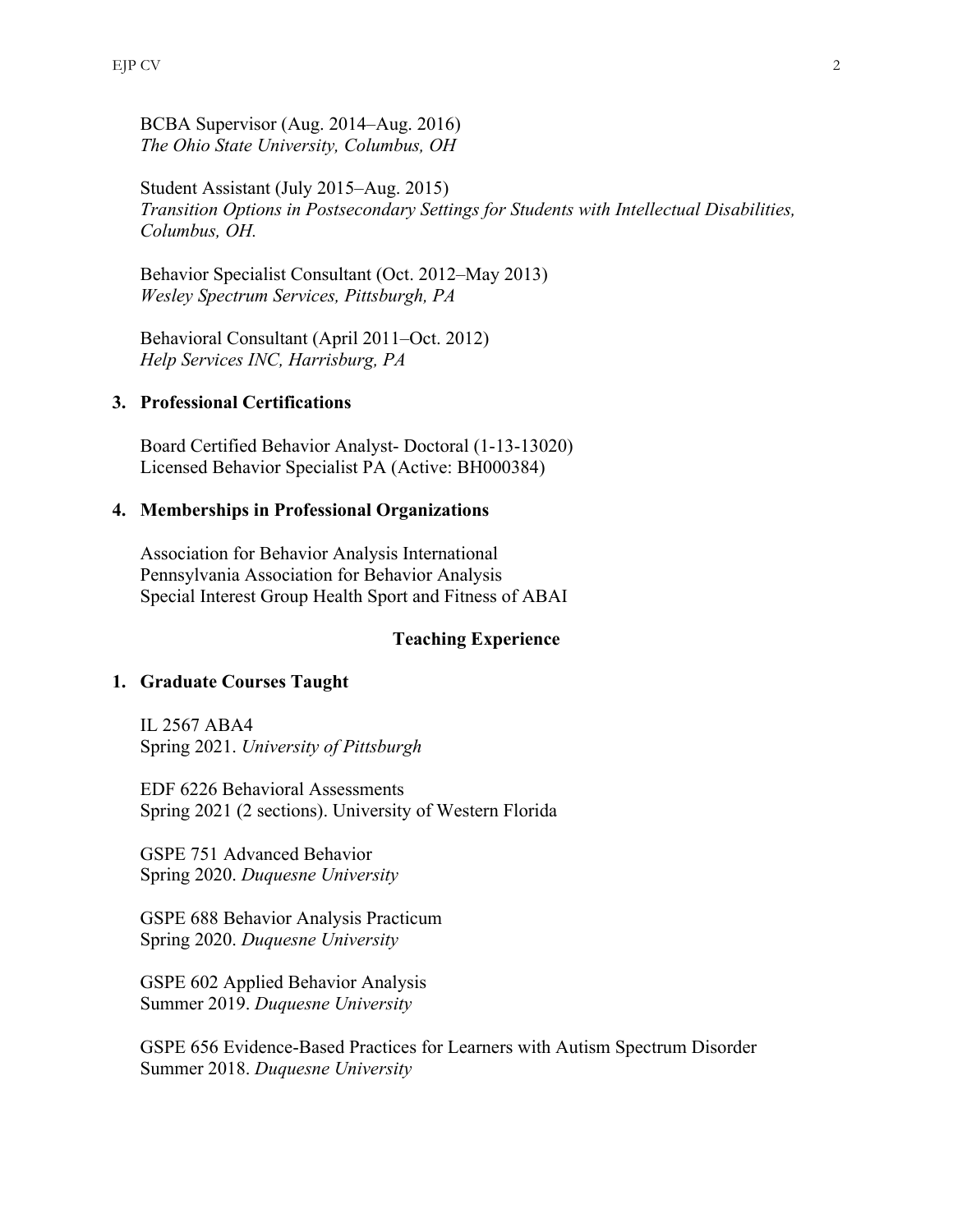GSPE 701 Systems of Care Spring 2018, 2020. *Duquesne University*

GSPE 652 Low Incidence: Access to the General Education Curriculum Fall 2017, 2018, 2019. *Duquesne University*

GSPE 682 Practicum in Low Incidence Fall 2017, 2018, 2019. *Duquesne University*

CPSY 635 Behavioral Applications 2 Spring 2017. *St. Cloud State University*

CPSY 597 Practicum in Behavior Analysis Spring 2017. *St. Cloud State University*

CPSY 530 Seminar in Evidenced Based Practices for Autism Spectrum Disorder Spring 2017. *St. Cloud State University*

CPSY 633 Behavioral Applications 1 Fall 2016. *St. Cloud State University*

## **2. Undergraduate Courses Taught**

IL 2511 Curriculum Development for Low Incidence Disabilities Spring 2021. *University of Pittsburgh*

GSPE 501 Exploring Inclusive Practices Spring 2019. *Duquesne University*

LTSP 301 Exploring Inclusive Teaching Supports Spring 2018. *Duquesne University*

LTSP 201 Foundations of Inclusive Educational Practices Fall 2017, 2018, 2019, Spring 2019, 2020. *Duquesne University*

CPSY 433 Applied Behavior Analysis 1 Spring 2017, Fall 2016. *St. Cloud State University*

### **Grants/Funding Received for Teaching Activities**

Project MAX: Role: *Co-Principle Investigator*. Funding Source: *Montgomery County Intermediate Unit 23.* Amount Awarded: *\$10,000*. Dates of Service: *July 1,2017– June 30, 2018*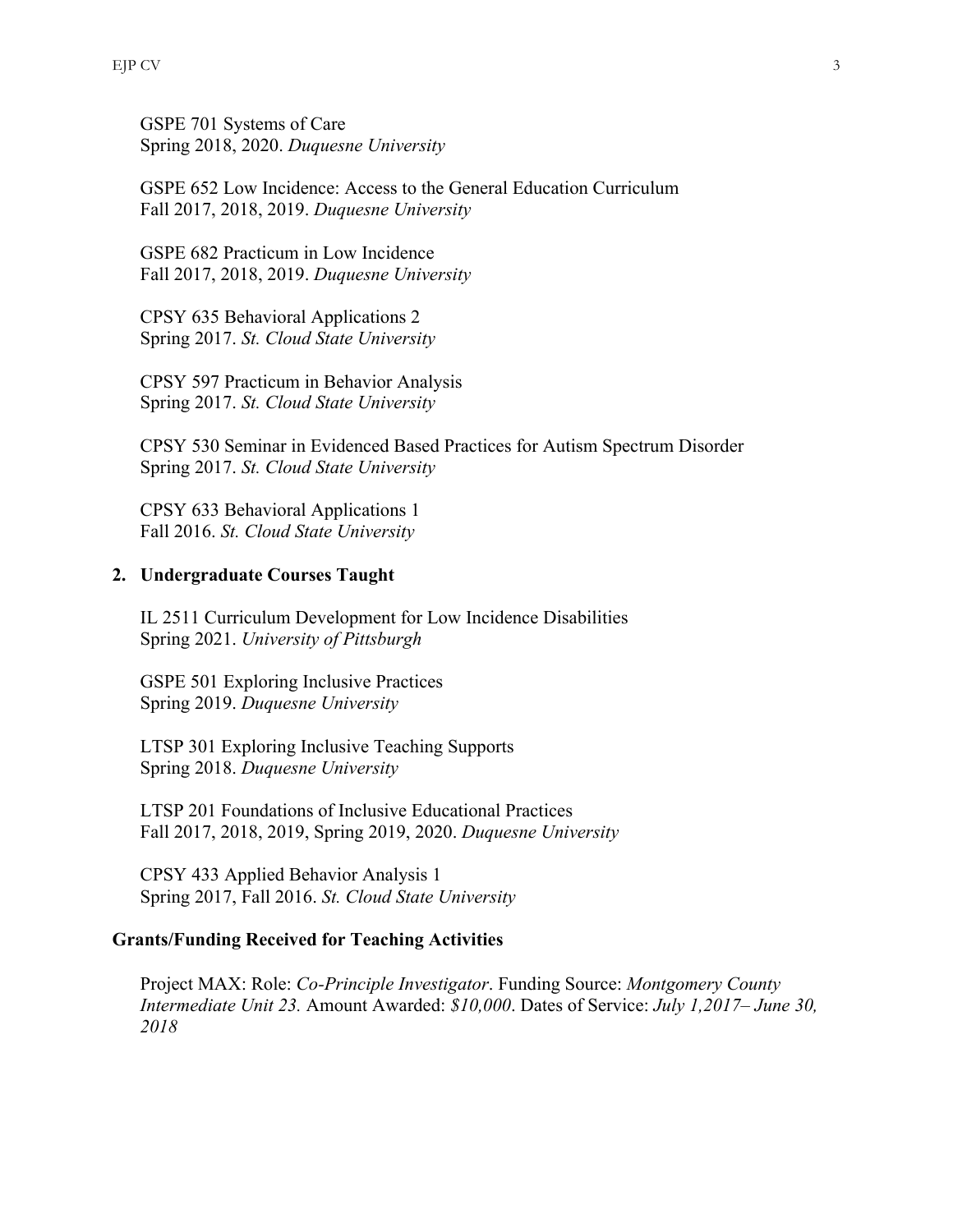# **Scholarship**

# **1. Scholarly Publications (\* denotes student)**

- **Page, E. J.**, Massey A. S., & Rzeszutek, M. J. (Accepted). Systematic Review and Meta-Analysis of Between-Group and Single-Case Physical Activity Interventions for People with Intellectual Disabilities. *Behavior Analysis Research and Practice. doi.org/0.1037/bar0000216*
- Mahr, M., Olson, T., **Page, E. J.**, Dames, K. D., & Scarton, C. (under review). A comparative study: Does external psychoeducational support impact physical activity in college students with disabilities? *Rehabilitation Counselors and Educators Journal.*
- **Page, E. J.**, Massey, A. S.\*, Prado-Romero, P.\*, & Albadawi, S.\* (2020). The use of self-monitoring techniques and technology to increase physical activity: A review of the literature. *Perspectives of Behavior Science.*
- Olson, T. L., Dames, K. D., **Page, E. J.**, Mahr, M., & Peterson B. M. (2019). Physical activity levels and physiological adaptations following a 12-week intervention using fitbits in college students with disabilities. *Journal of Physical Activity Research*
- **Page, E. J., & Cannella-Malone, H. (2019). The acquisition of exercises in** adolescents with severe intellectual disabilities. *Research and Practice in Intellectual and Developmental Disabilities. doi.org/10.1080/23297018.2019.1565945*
- Brock, M. E., Cannella-Malone, H. I., Seaman, R. L., Andzik, N. R., Schaefer, J. M., **Page., E. J.**, Barczak, M., & Dueker, S. (2017). Findings across practitioner training studies in special education: A comprehensive review and meta-analysis. *Exceptional Children, 84, 7–26.*
- Brock, M. E., Cannella-Malone, H. I., Schaefer, J.M., **Page, E.J.**, Andzik, N. R., & Seaman, R. L. (2016). Efficacy of Training Job Coaches to Implement Evidence-Based Instructional Strategies. *Journal of Vocational Rehabilitation, 45,* 351–364*. doi:10.3233/JVR-160835*
- Cannella-Malone, H. I., Jimenez, E. D., Sabielny, L. M., **Page, E. J.**, Miller, M., & Miller, O. (2015). Use of continuous video prompting to teach a student with a significant disability. Journal of Developmental and Physical Disabilities, 27, 745–754.
- Cannella-Malone, H. I., Miller, O, Schaefer, J. M., Jimenez, E. D., **Page, E. J.**, & Sabielny, L. M. (2015). Using video prompting to teach leisure skills to students with severe and profound disabilities. *Exceptional Children*, *82*, 463–478. doi: 10.1177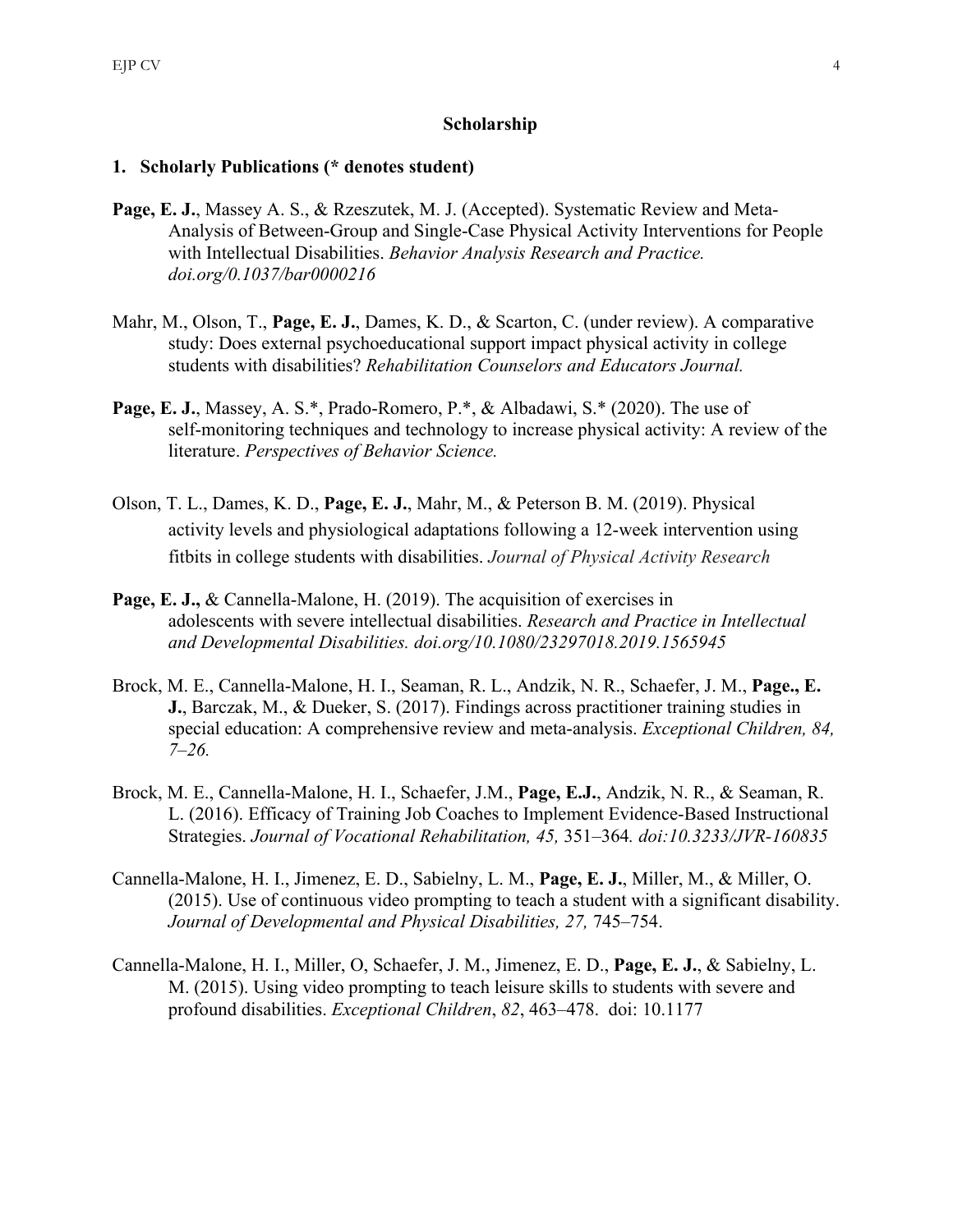# **2. Grants**

### **Awarded:**

*D.R.E.A.M. partnership.* Role: *Consultant.* Funding Source: *Access College-Employment Success (ACES) Project.* Amount: \$30,000

*Project SMILE.* Role: *Co-Principle Investigator.* Funding Source: *School of Education Duquesne University.* Amount \$15,000

# **3. Scholarly Presentations**

## **National:**

- **Page, E. J.** (May, 2019). *Application of ethical codes beyond ethics course.* In E. Jimenez, *From Coursework to Practice: Emphasizing Ethics Along the Way.* Symposium conducted at the Association for Behavior Analysis International 45th Annual Convention, Chicago, IL.
- **Page, E. J.,** & Jimenez, E. (May, 2019). *Using self-monitoring and goal setting to reduce caloric intake*. Poster presented at the Association for Behavior Analysis International 45th Annual Convention, Chicago, IL.
- **Page, E. J.,** Massey, A. S.\*, Prado-Romero, P.\*, & Albadawi, S.\* (May, 2019). *The use of selfmonitoring techniques and technology to increase physical activity: A review of the literature*. Poster presented at the Association for Behavior Analysis International 45<sup>th</sup> Annual Convention, Chicago, IL.
- **Page, E. J.** & Cannella-Malone, H. (May, 2018). *The acquisition of exercises in adolescents with severe to profound intellectual disabilities.* In J. Ivy, *Improving Physical Performance and Gym Safety.* Symposium conducted at the Association for Behavior Analysis International 44<sup>th</sup> Annual Convention, San Diego, CA.
- Massey, A. S.\*, **Page, E. J.**, & Witts, B. N. (May, 2018,). *The use of a tagteach treatment package and training a novice golfer.* In J. Ivy, *Improving Physical Performance and Gym Safety.* Symposium conducted at the Association for Behavior Analysis International 44th Annual Convention, San Diego, CA.
- **Page, E. J.** & Massey, A. S. \* (May, 2017). *The use of self-monitoring techniques to increase physical activity: A review of the literature*. Poster presented at the Association for Behavior Analysis International 43rd Annual Convention, Denver, CO.
- Page, E. J. & Cannella-Malone, H. (May, 2016). A Review of Physical Activities for People with Disabilities. In J. M. Chan, *Recent advances in health, recreation, and safety interventions for individuals with developmental disabilities.* Symposium conducted at the Association for Behavior Analysis International 42<sup>nd</sup> Annual Convention, Chicago, IL.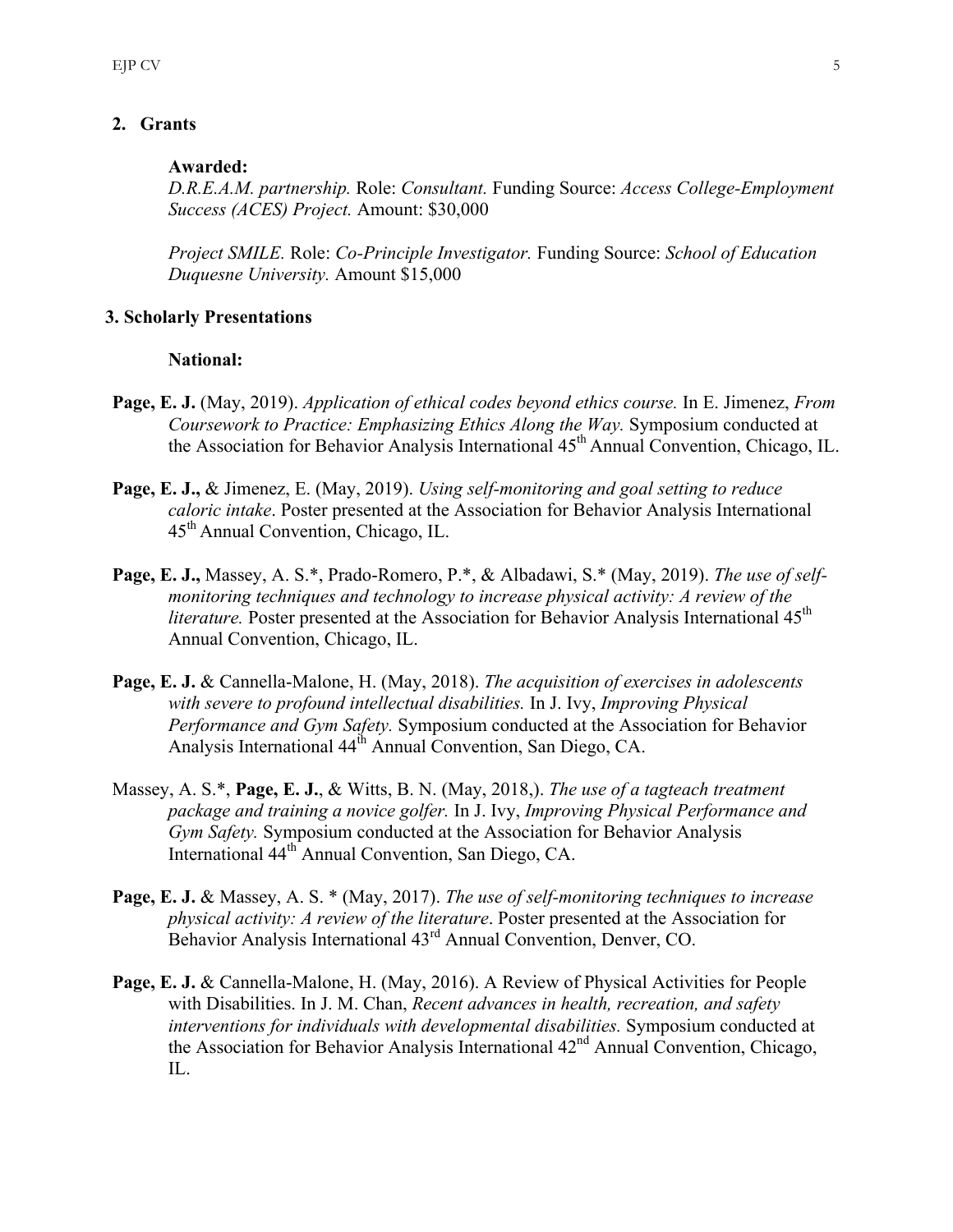- Cannella-Malone, H., Miller, O., Schaefer, J., Sabielny, L., Jimenez, E., & **Page, E. J.** (May, 2015). Using Video Prompting to Teach Leisure Skills to Students with Severe and Profound Disabilities. In C. A. Tullis, *Teaching vocational and leisure skills to students with autism and other developmental disabilities using iTechnology*. Symposium conducted at the Association for Behavior Analysis International 41<sup>st</sup> Annual Convention, San Antonio, TX.
- **Page, E. J.** (May, 2015). *A review of the use of punishment to treat aggression*. Poster presented at the Association for Behavior Analysis International 41<sup>st</sup> Annual Convention, San Antonio, TX.

## **State:**

- **Page E. J.,** Chitiyo, M., Baroffio, A.\*, Albadawi, S.\*, & Prado-Romero, P.\* (June, 2018). *Infusion of project MAX at Duquesne University.* Presentation delivered at Project MAX Institutes of Higher Education 2018 Spring Symposium, Harrisburg, PA.
- Massey, A. S.\*, **Page, E. J.**, & Witts, B. N. (September, 2017). *The use of a tagteach treatment package and training a novice golfer.* Poster presented at the 2017 Annual Minnesota Northland Association for Applied Behavior Analysis, Bloomington, MN.
- Seaman, R., Dueker, S. A., & **Page, E. J.** (April, 2016). Video Prompting: Implementation, Teaching, and Current Research. Workshop conducted at the Ohio Association for Behavior Analysis Annual Conference, Columbus, OH.
- **Page, E. J.** (April, 2015). *Decisions, decisions: A guide to the least restrictive model*. Poster presented at the Pennsylvania Association for Behavior Analysis Annual Conference, Hershey, PA.
- Miller, M., Cannella-Malone, H., **Page, E. J.**, & Chan, P. (April, 2014). Blurred Lines: Important Aspects of the BACB Guidelines for Responsible Conduct and Maintaining Ethical Behavior in an Interactive Society. Panel discussion at the Ohio Association for Behavior Analysis 4th Annual Convention, Columbus, OH.

### **Local**

- **Page, E. J.,** & Jimenez, E. (February, 2019). *Putting My Practice Where My Mouth Is*. Presentation delivered at University of Pittsburgh Behavior Analysis Meeting, Pittsburgh, PA.
- **Page, E. J.,** & Cannella-Malone, H. (February, 2016). Emerging Archetypes in the Treatment of Challenging Behavior. Poster presented at Hayes Graduate Research Forum, Columbus, OH.